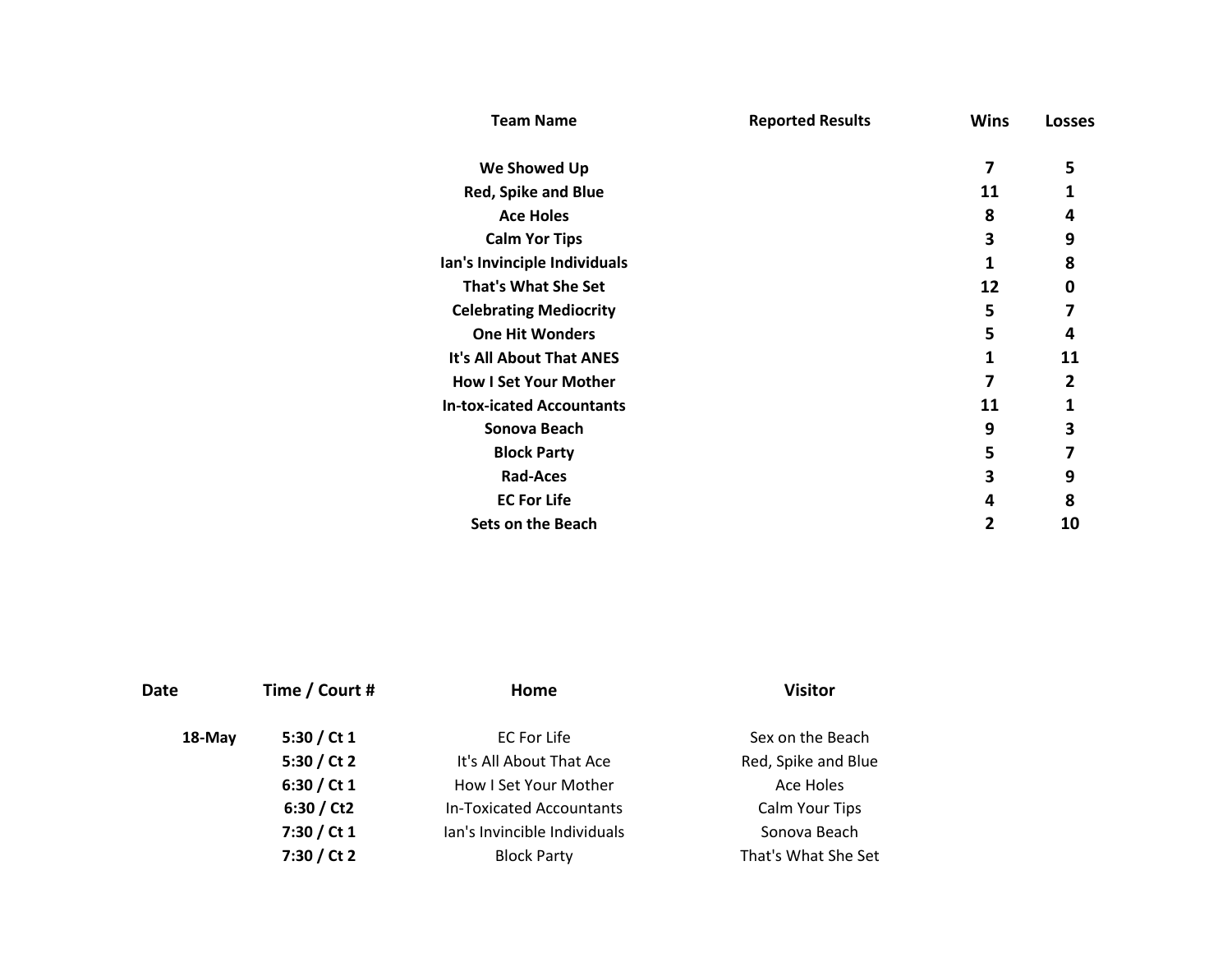|           | 8:30 / Ct 1   | Rad-Aces                        | <b>Celebrating Mediocrity</b>   |
|-----------|---------------|---------------------------------|---------------------------------|
|           | 8:30 / Ct 2   | One Hit Wonders                 | We Showed Up                    |
|           |               |                                 |                                 |
| 25-May    | 5:30 / Ct 1   | <b>In-Toxicated Accountants</b> | Rad-Aces                        |
|           | 5:30 / Ct 2   | One Hit Wonders                 | <b>Ace Holes</b>                |
|           | 6:30 / Ct 1   | Calm Your Tips                  | It's All About That Ace         |
|           | 6:30 / Ct 2   | How I Set Your Mother           | lan's Invincible Individuals    |
|           | 7:30 / Ct 1   | That's What She Set             | <b>EC</b> for Life              |
|           | 7:30 / Ct 2   | <b>Celebrating Mediocrity</b>   | Sonova Beach                    |
|           | 8:30 / Ct 1   | <b>Block Party</b>              | Sex om the Beach                |
|           | 8:30 / Ct 2   | We Showed Up                    | Red, Spike and Blue             |
| 8-Jun     | 5:30 / Ct $1$ | <b>Celebrating Mediocrity</b>   | <b>Block Party</b>              |
|           | 5:30 / Ct 2   | Red, Spike and Blue             | Calm Your Tips                  |
|           | 6:30 / Ct $1$ | Ian's Invincible Individuals    | One Hit Wonders                 |
|           | 6:30 / Ct 2   | It's All About That Ace         | That's What She Set             |
|           | 7:30 / Ct 1   | How I Set Your Mother           | <b>EC</b> for Life              |
|           | 7:30 / Ct 2   | <b>In-Toxicated Accountants</b> | Rad-Aces                        |
|           | 8:30 / Ct 1   | Sex on the Beach                | Sonova Beach                    |
|           | 8:30 / Ct 2   | We Showed Up                    | <b>Ace Holes</b>                |
| 15-Jun    | 5:30 / Ct $1$ | That's What She Set             | Sonova Beach                    |
|           | 5:30 / Ct 2   | lan's Invincible Individuals    | <b>Ace Holes</b>                |
|           | 6:30 / Ct 1   | Red, Spike and Blue             | Sets on the Beach               |
|           | 6:30 / Ct 2   | One Hit Wonders                 | <b>Celebrating Mediocrity</b>   |
|           | 7:30 / Ct 1   | Rad-Aces                        | It's All About That ANES        |
|           | 7:30 / Ct 2   | How I Set Your Mother           | <b>Block Party</b>              |
|           | 8:30 / Ct 1   | <b>EC</b> for Life              | <b>In-Toxicated Accountants</b> |
|           | 8:30 / Ct2    | Calm Your Tips                  | We Showed Up                    |
| $22$ -Jun | 5:30 / Ct $1$ | Red, Spike and Blue             | Sonova Beach                    |
|           | 5:30 / Ct 2   | lan's Invincible Individuals    | That's What She Set             |
|           | 6:30 / Ct 1   | It's All About That ANES        | How I Set Your Mother           |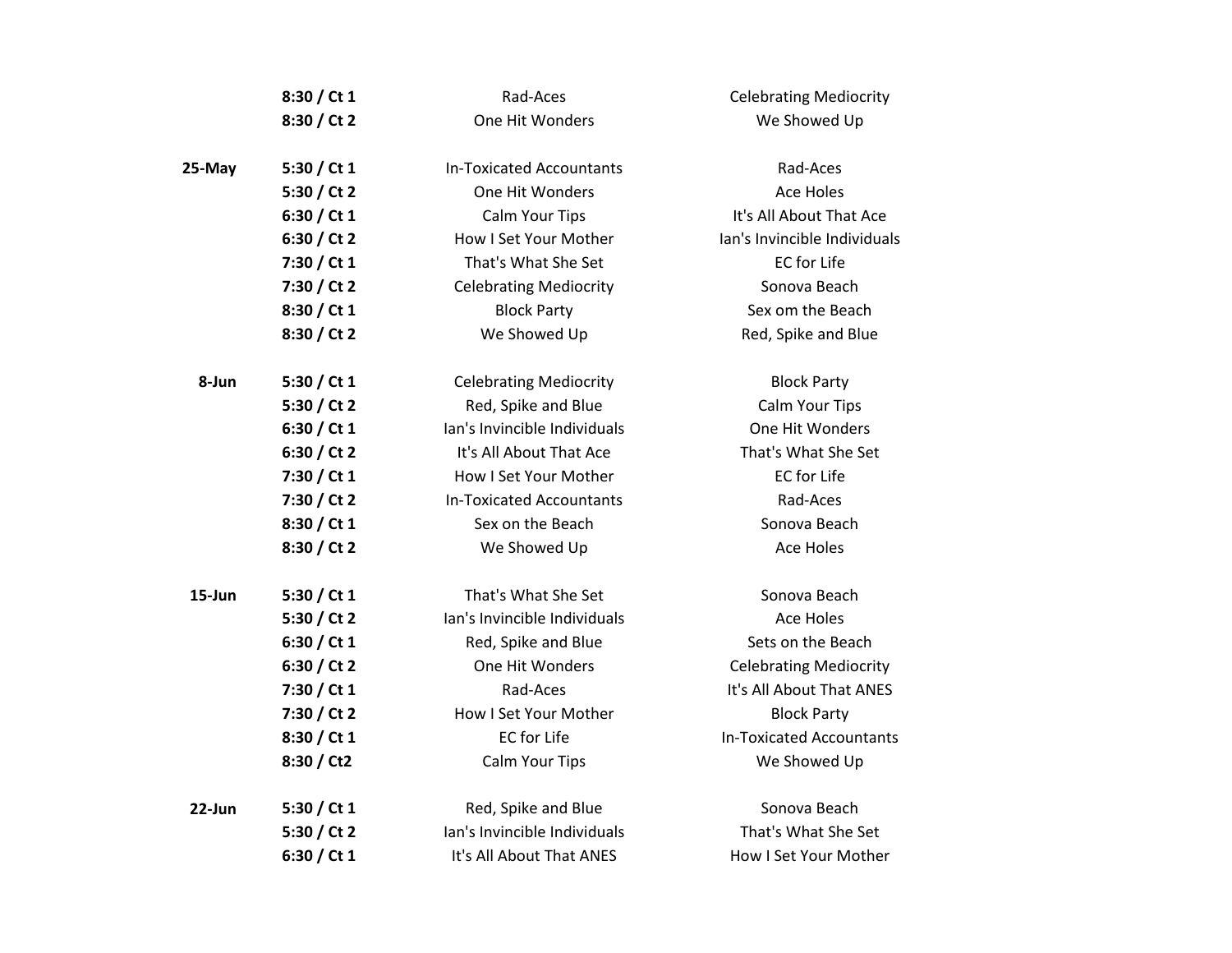|           | 6:30 / Ct 2   | <b>Block Party</b>              | <b>EC</b> for Life              |
|-----------|---------------|---------------------------------|---------------------------------|
|           | 7:30 / Ct 1   | Calm Your Tips                  | <b>In-Toxicated Accountants</b> |
|           | 7:30 / Ct 2   | Rad-Aces                        | Sets on the Beach               |
|           | 8:30 / Ct 1   | <b>Celebrating Mediocrity</b>   | One Hit Wonders                 |
|           | 8:30 / Ct 2   | We Showed Up                    | <b>Ace Holes</b>                |
| $29$ -Jun | 5:30 / Ct 1   | <b>Block Party</b>              | Rad-Aces                        |
|           | 5:30 / Ct 2   | Sonova Beach                    | It's All About That ANES        |
|           | 6:30 / Ct 1   | <b>EC</b> for Life              | lan's Invincible Individuals    |
|           | 6:30 / Ct 2   | <b>In-Toxicated Accountants</b> | How I Set Your Mother           |
|           | 7:30 / Ct 1   | That's What She Set             | <b>Celebrating Mediocrity</b>   |
|           | 7:30 / Ct 2   | We Showed Up                    | Calm Your Tips                  |
|           | 8:30 / Ct 1   | One Hit Wonders                 | Sets on the Beach               |
|           | 8:30 / Ct 2   | Red, Spike and Blue             | <b>Ace Holes</b>                |
| $13$ -Jul | 5:30 / Ct $1$ | Ace Holes                       | <b>Block Party</b>              |
|           | 5:30 / Ct 2   | <b>EC</b> for Life              | <b>Celebrating Mediocrity</b>   |
|           | 6:30 / Ct 1   | That's What She Set             | Sets on the Beach               |
|           | 6:30 / Ct 2   | Calm Your Tips                  | Rad-Aces                        |
|           | 7:30 / Ct 1   | We Showed Up                    | It's All About That ANES        |
|           | 7:30 / Ct 2   | One Hit Wonders                 | How I Set Your Mother           |
|           | 8:30 / Ct 1   | Red, Spike and Blue             | lan's Invincible Individuals    |
|           | 8:30 / Ct 2   | Sonova Beach                    | <b>In-Toxicated Accountants</b> |
| 20-Jul    | 5:30 / Ct 1   | Calm Your Tips                  | Sets on the Beach               |
|           | 5:30 / Ct 2   | One Hit Wonders                 | It's All About That ANES        |
|           | 6:30 / Ct 1   | We Showed Up                    | <b>Celebrating Mediocrity</b>   |
|           | 6:30 / Ct 2   | Ian's Invincible Individuals    | <b>Block Party</b>              |
|           | 7:30 / Ct 1   | Red, Spike and Blue             | <b>EC</b> for Life              |
|           | 7:30 / Ct 2   | <b>Ace Holes</b>                | Sonova Beach                    |
|           | 8:30 / Ct 1   | That's What She Set             | <b>In-Toxicated Accountants</b> |
|           | 8:30 / Ct 2   | How I Set Your Mother           | Rad-Aces                        |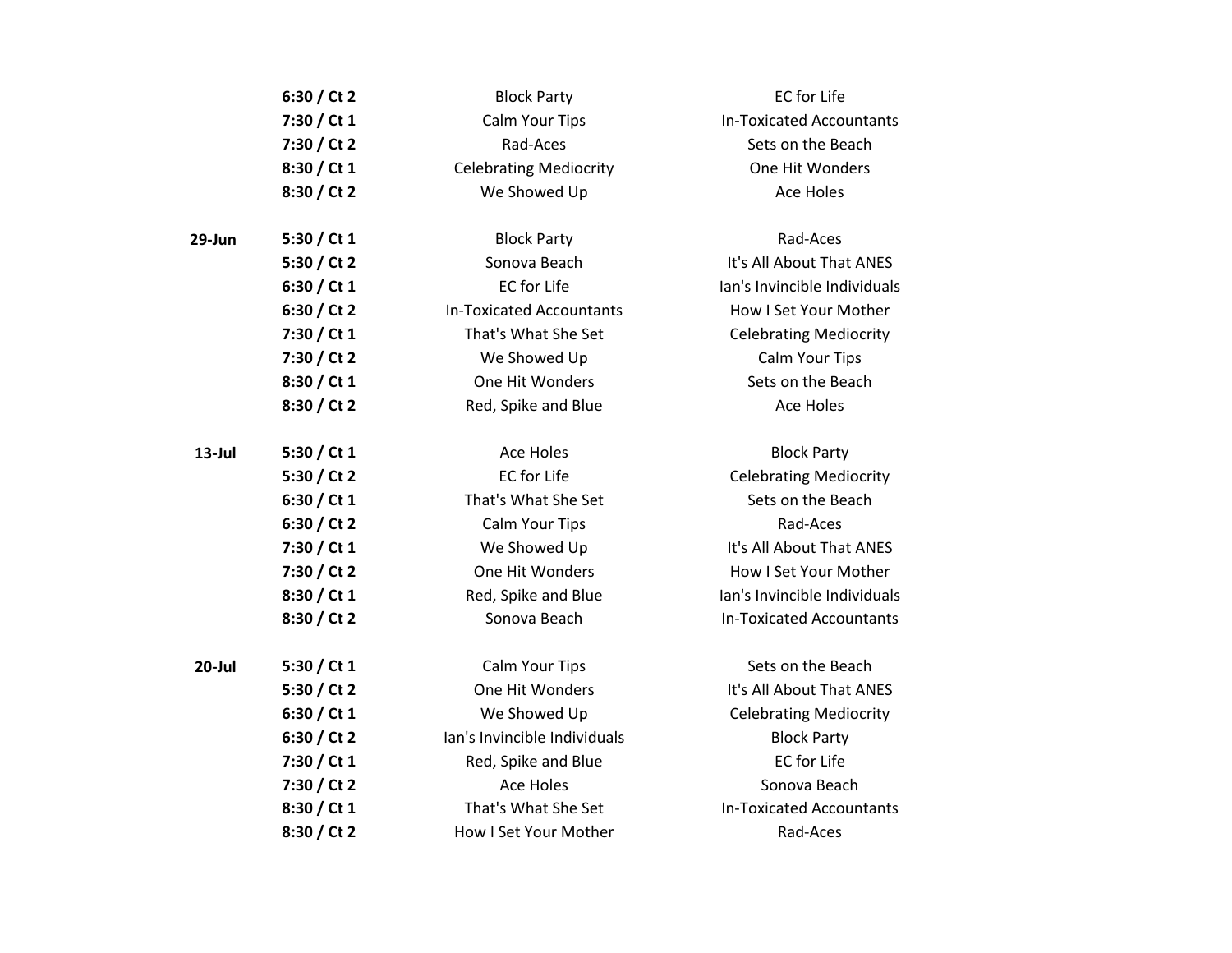| $27$ -Jul | 5:30 / Ct $1$ | We Showed Up                  | <b>In-Toxicated Accountants</b> |
|-----------|---------------|-------------------------------|---------------------------------|
|           | 5:30 / Ct 2   | Red, Spike and Blue           | That's What She Set             |
|           | 6:30 / Ct 1   | Calm Your Tips                | It's All About That ANES        |
|           | 6:30 / Ct 2   | <b>EC</b> for Life            | One Hit Wonders                 |
|           | 7:30 / Ct 1   | Rad-Aces                      | Sonova Beach                    |
|           | 7:30 / Ct 2   | <b>Celebrating Mediocrity</b> | How I Set Your Mother           |
|           | 8:30 / Ct 1   | <b>Ace Holes</b>              | lan's Invincible Individuals    |
|           | 8:30 / Ct 2   | <b>Block Party</b>            | Sets on the Beach               |
| 3-Aug     | 5:30 / Ct $1$ | <b>Ace Holes</b>              | Rad-Aces                        |
|           | 5:30 / Ct 2   | Sonova Beach                  | One Hit Wonders                 |
|           | 6:30 / Ct $1$ | We Showed Up                  | <b>Block Party</b>              |
|           | 6:30 / Ct 2   | It's All About That ANES      | Sets on the Beach               |
|           | 7:30 / Ct 1   | <b>EC</b> for Life            | <b>In-Toxicated Accountants</b> |
|           | 7:30 / Ct 2   | Red, Spike and Blue           | <b>Celebrating Mediocrity</b>   |
|           | 8:30 / Ct 1   | Calm Your Tips                | That's What She Set             |
|           | 8:30 / Ct 2   | How I Set Your Mother         | Ian's Invincible Individuals    |
| 10-Aug    | 5:30 / Ct 1   | <b>Playoffs</b>               | <b>Playoffs</b>                 |
|           | 5:30 / Ct 2   |                               |                                 |
|           | 6:30 / Ct 1   |                               |                                 |
|           | 6:30 / Ct 2   |                               |                                 |
|           | 7:30 / Ct 1   |                               |                                 |
|           | 7:30 / Ct 2   |                               |                                 |
|           | 8:30 / Ct 1   |                               |                                 |
|           | 8:30 / Ct 2   |                               |                                 |
| 17-Aug    | 5:30 / Ct $1$ | <b>Playoffs</b>               | <b>Playoffs</b>                 |
|           | 5:30 / Ct 2   |                               |                                 |
|           | 6:30 / Ct $1$ |                               |                                 |
|           | 6:30 / Ct 2   |                               |                                 |
|           | 7:30 / Ct 1   |                               |                                 |
|           | 7:30 / Ct 2   |                               |                                 |